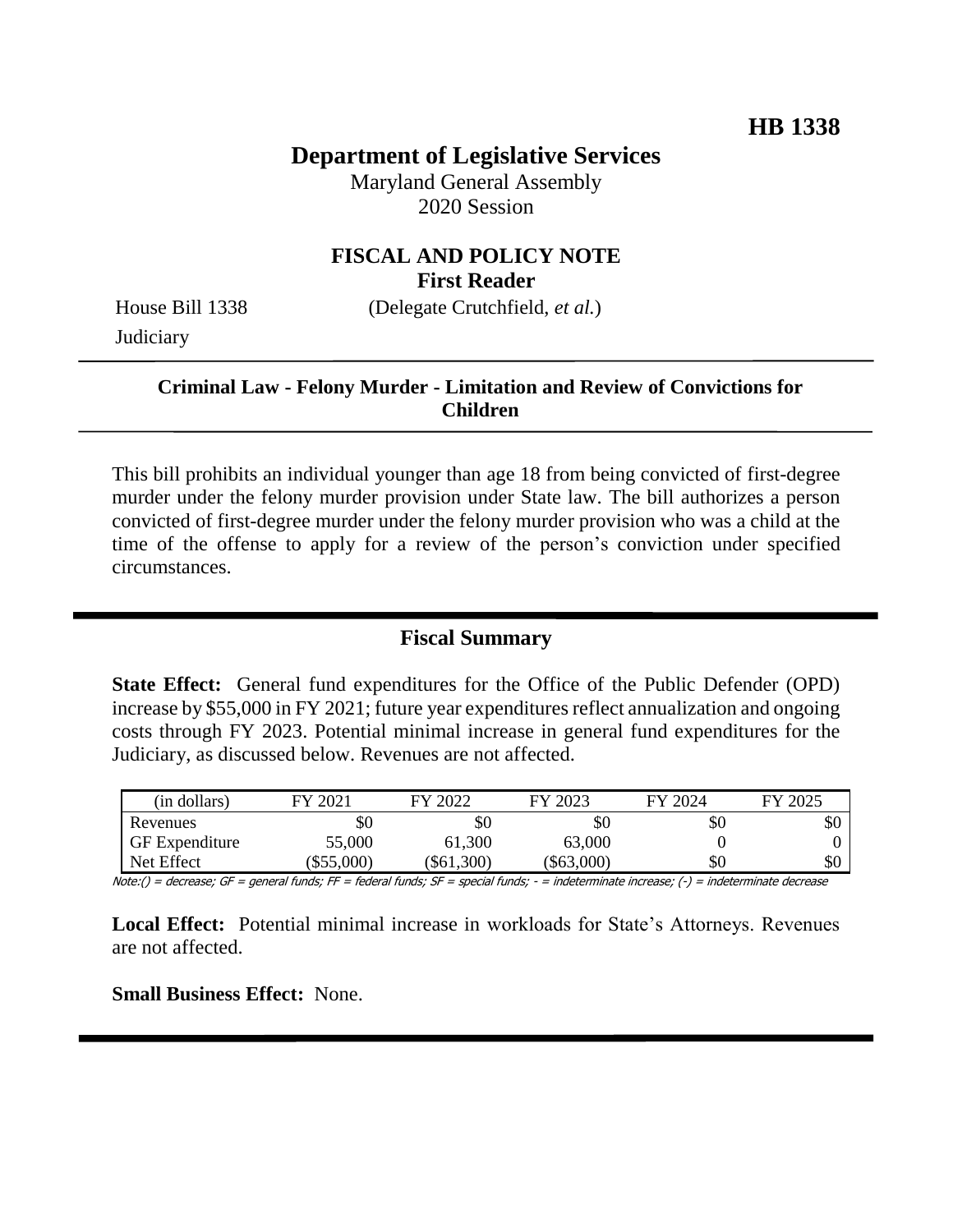# **Analysis**

### **Bill Summary:**

### *Reviews of Convictions*

Notwithstanding any other provision of law, a person who was convicted on or before September 30, 2020, of first-degree murder under the felony murder provision currently contained in § 2-201(a)(4) of the Criminal Law Article (§ 2-201(b)(4) under the bill) who was a child at the time of the offense may apply for review of the person's conviction at any time while incarcerated or under supervision. The court must notify the State's Attorney that it has received a motion for review.

After a hearing and consideration of all the evidence, if the court does not find that there is a *substantial or significant* possibility that the movant could be found guilty of first-degree murder on or after October 1, 2020 (the effective date of the bill), the court may vacate the conviction and grant a new trial or resentence as to any merged conviction, as the court considers appropriate. The court is prohibited from increasing the sentence of a moving party.

**Current Law:** A murder is in the first degree if it is (1) a deliberate, premeditated, and willful killing; (2) committed by lying in wait; (3) committed by poison; or (4) committed in the perpetration of or an attempt to perpetrate specified offenses, including first-degree arson; first-, second-, and third-degree burglary; kidnapping; carjacking; rape; or mayhem. A violator is guilty of a felony and on conviction must be sentenced to imprisonment for life, with or without the possibility of parole. A sentence of imprisonment for life without the possibility of parole may not be imposed unless specified statutory and procedural requirements are met.

Under the common law theory of felony murder, a homicide arising in the perpetration of, or in the attempt to perpetrate, a felony is murder whether death was intended or not. Under this theory, the commission of or attempt to commit the underlying felony is sufficient to supply the element of malice required for a charge of murder.

A "child" is an individual younger than age 18.

**Background:** The Department of Public Safety and Correctional Services (DPSCS) reports that the Division of Correction (DOC) currently has 247 inmates sentenced for first-degree murder who were juveniles at the time of the murder.

**State Expenditures:** General fund expenditures for OPD increase by \$54,994 in fiscal 2021, by \$61,312 in fiscal 2022, and by \$63,012 in fiscal 2023. General fund expenditures for the Judiciary may also increase minimally.

HB 1338/ Page 2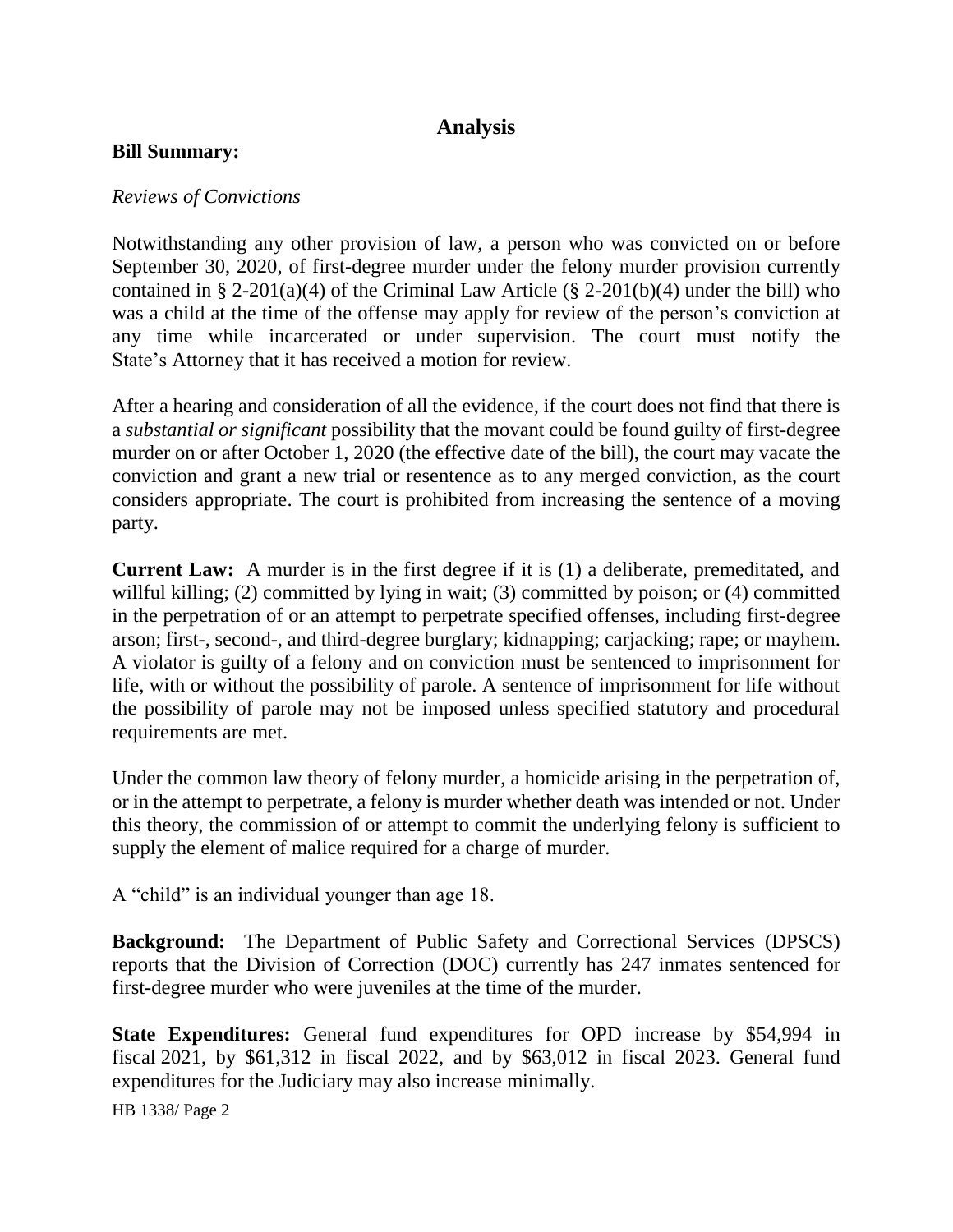### *Office of the Public Defender*

General fund expenditures for OPD increase by \$54,994 in fiscal 2021, which accounts for the bill's October 1, 2020 effective date. This estimate reflects the cost of hiring one contractual attorney to assist existing personnel in case file review, review of motions, and litigation of motions under the bill. It includes a salary, fringe benefits, one-time start-up costs, and ongoing operating expenses.

| <b>Total FY 2021 OPD Expenditures</b> | \$54,994 |
|---------------------------------------|----------|
| <b>Operating Expenses</b>             | 5,366    |
| <b>Salary and Fringe Benefits</b>     | \$49,628 |
| <b>Contractual Position</b>           | 1.0      |

Future year expenditures reflect a full salary with annual increases and employee turnover and ongoing operating expenses through fiscal 2023. It is assumed that the need for additional personnel terminates on June 30, 2023, reflecting the likelihood that most cases will have been reviewed by then or can be handled with existing personnel after that date.

This estimate assumes that motions filed under the bill are handled by OPD's Post Conviction Defenders Division (PCD). According to OPD's *Annual Report 2019*, PCD is already operating above caseload standards. PCD, which has 22 attorneys and supervisors, had an actual caseload of 100 cases per attorney in calendar 2018. The caseload standard for the division is 67 cases per attorney.

This estimate does not include any health insurance costs that could be incurred for specified contractual employees under the State's implementation of the federal Patient Protection and Affordable Care Act.

#### *Judiciary*

The bill may result in a minimal, temporary increase in general fund expenditures for the Judiciary, particularly in jurisdictions with a high volume of affected cases. The Judiciary advises that the bill (1) may have a significant impact on resources, especially if several applications are filed in a short amount of time and (2) may result in the need to utilize senior judges to address the temporary increase in judicial workload (*e.g.,* conducting hearings and evaluating evidence). However, as previously noted, there are 247 inmates in DOC facilities sentenced for first-degree murder who were juveniles at the time of the offense; a portion of these inmates may have been sentenced under the felony murder provision, and as a result, would be eligible to file a motion for review of conviction. According to information from the Judiciary, during fiscal 2011 through 2019, there were an average of 120 convictions for first-degree murder in the State's circuit courts each year.